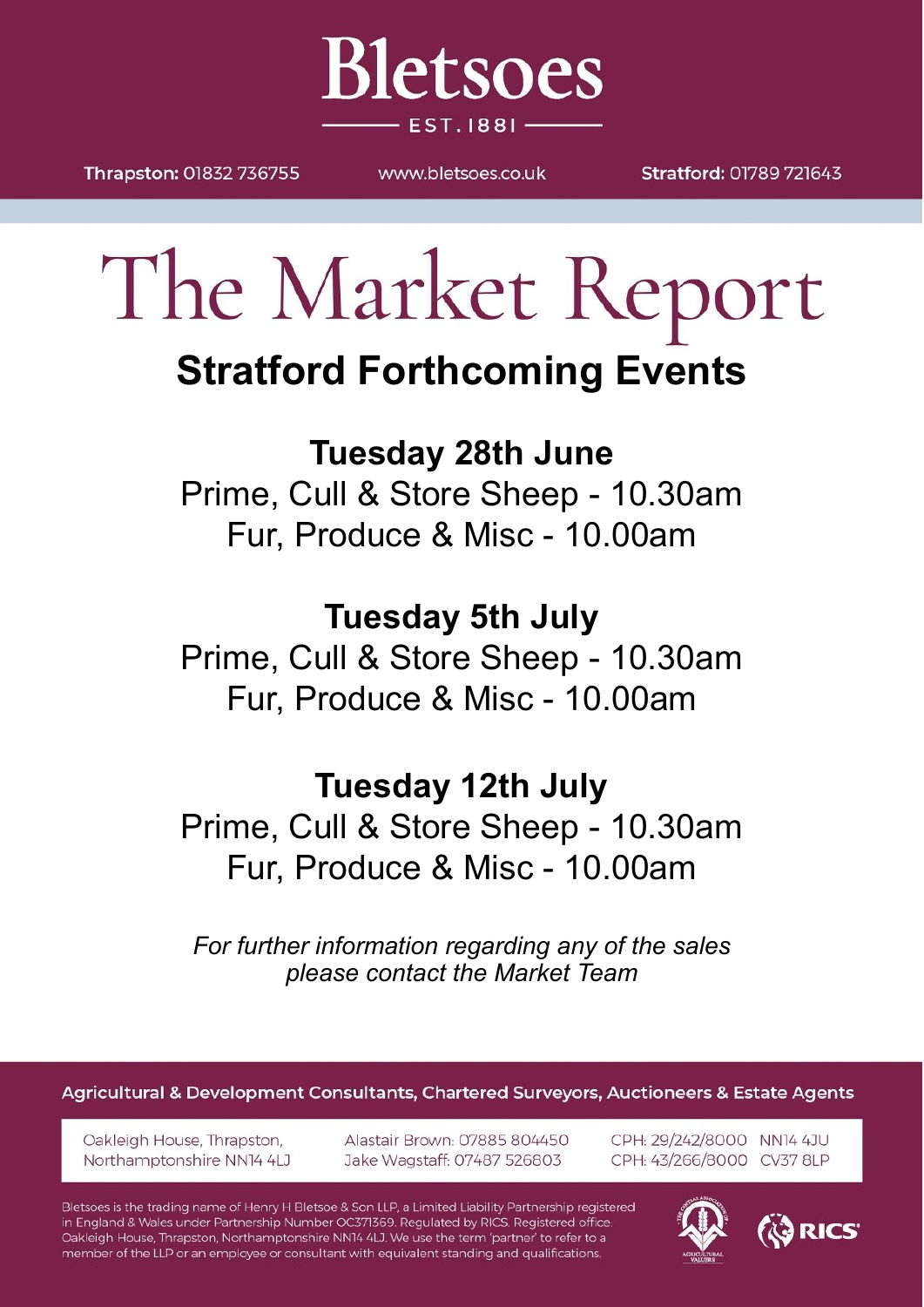#### **REPORT FOR TUESDAY 21ST JUNE**

**549 Sheep in the shed** - It was good to see more lambs forward today and some better prices were achieved in comparison to last week. Buyers were certainly looking for quality which showed in the top prices achieved. Top price per head was £152.50 and per kilo 312p, way above the average.

Come and see for yourself, we are having an excellent trade, in comparison to prices advertised by many markets around the country. No waiting in queues, weighed as they come off the trailer and sold before lunch time ready for vendors to make hay in the afternoon. Contact us for more information, entries presale are always grateful, rather than hoping for the best when you just turn up on the day.

#### **455 New Season Lambs**

**112 Standards** – BS & FL Pile took top spot in this section at 310p for 36kg lambs; F & C Hutsby also sold to 310p with a 37kg lamb; DM & M Buxton sold 38.5kg lambs to 299p; AF & RF Slatter sold 39kg lambs to 293p; TR Tame & Son sold 38.5kg Suffolks to 292p and their 38kg Charollais to 291p; B Burrows & Sons sold 38.5kg lambs to 290p; Norton Subedge Farm sold their last pen of Texel x 38kg lambs to 286p; and RM Phillips & Partners sold 36.5kg lambs to 285p. Top price per head sold to £115.12 for DM & M Buxton; £114.70 for F & C Hutsby; £114.27 for AF & RF Slatter; and £112.42 for TR Tame & Son.

| . v  |            | From |        | <b>Average</b> |         |
|------|------------|------|--------|----------------|---------|
| 310p | ৲ ⊿<br>.4F | 281p | £99.58 | 230p           | 08<br>൧ |

**325 Mediums** – Top price of the day went to a pen of 44kg Charollais x lambs at 312p from DM & M Buxton; closely followed by NJ Foster with a pen of 43.5kg lambs at 311.5p; BS & FL Pile sold their 42.5kg lambs to 305p encouraged with a bit of luck they just beat Tim Withers with 41kg lambs at 304p; the first pen of Norton Subedge Farm sold to 300p with lambs weighing 39.5kg; P & M Careless also sold to 300p with 45kg and 44.5kg lambs; Tim Withers also sold lambs to 300p weighing 39.5kg; Suffolks weighing 45kg from AF & RF Slatter sold to 299p; and RW Kerby sold 44kg lambs to 298.5p. Top price per head sold to £137.28 for DM & M Buxton; £135.50 for NJ Foster; £135.36 for Sam Walby; £135 for P & M Careless; £134.68 for Baylis Farming; and £134.55 for AF & RF Slatter.

| . v                          |                     | <b>rom</b> |                            | Average |   |
|------------------------------|---------------------|------------|----------------------------|---------|---|
| 240 <sub>n</sub><br>⊥∠L<br>ັ | $\sim$<br>◝◢<br>ے . | 285p       | $\sim$ $\sim$<br>2.58<br>- | 295.3p  | . |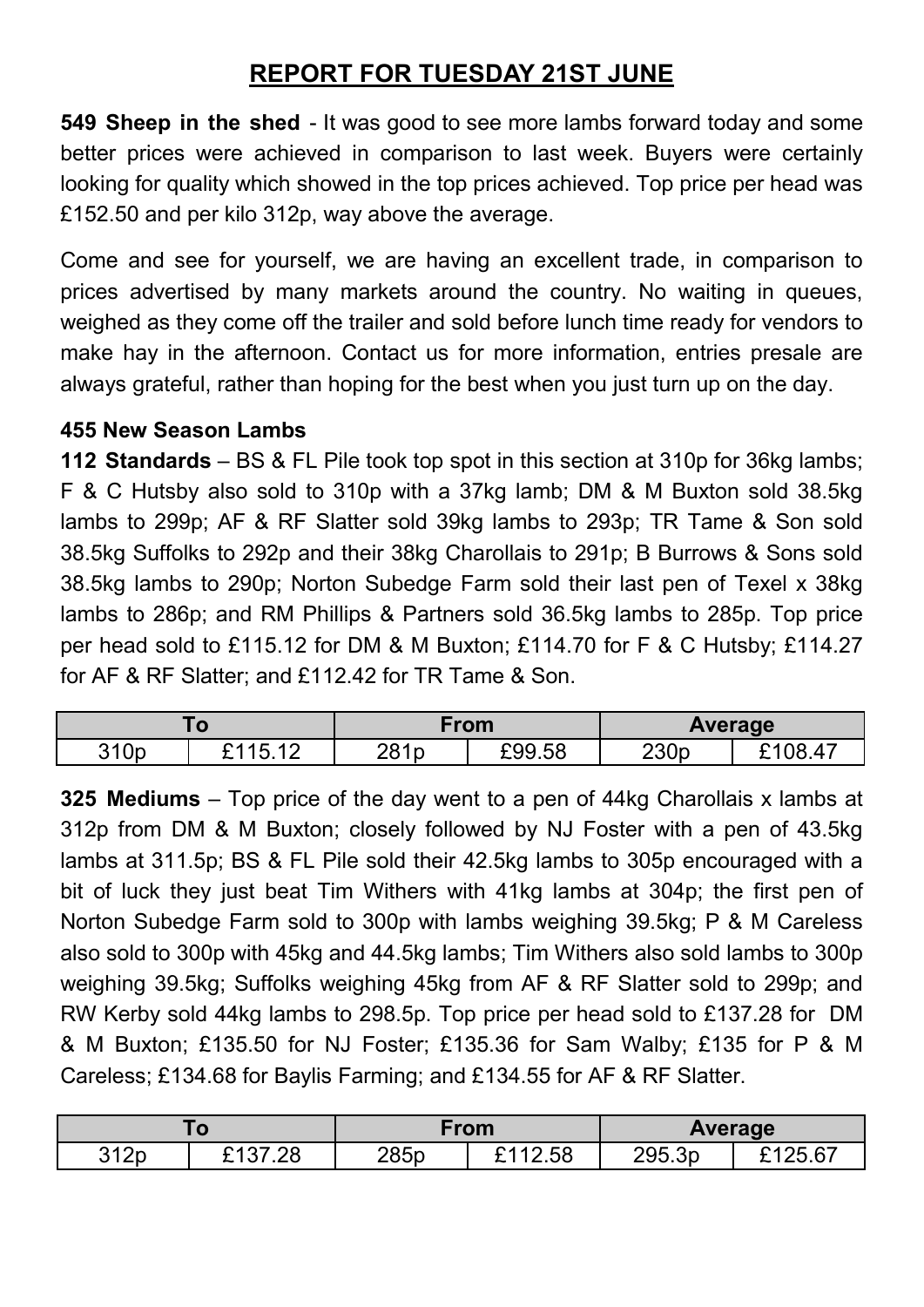**14 Heavies** – F & C Hutsby sold their 48kg lambs to 310p; TR Tame & Son sold a 47kg Suffolk to 295p and a 50kg Charollais to 290p; Sam Walby sold 46kg lambs to 298.5p; NJ Foster sold a 52kg lamb to 286.5p; and RW Kerby sold four Charollais lambs weighing 52kg to 277p. Top price per head sold to £148.98 for NJ Foster; £148.80 for F & C Hutsby; £145 for TR Tame & Son; and £144.04 for RW Kerby.

|      |                         | From |               | <b>Average</b> |                   |
|------|-------------------------|------|---------------|----------------|-------------------|
| 310p | .98<br><sup>ເ</sup> 148 | 177p | . 100<br>∣ ບບ | 727<br>287.1p  | 89<br>◠◢<br>`14เ. |

**4 Over 52kg** – DM & M Buxton sold four 53kg lambs to 280p; and a 61kg lambs from F & C Hutsby sold to 250p. Top price per head sold to £152.50 for F & C Hutsby; and £148.40 for DM & M Buxton.

| 1 V  |                      | Trom |        | <b>Average</b> |              |
|------|----------------------|------|--------|----------------|--------------|
| 280p | <b>CAR2</b><br>52.50 | 250p | 148.40 | -<br>へっょ<br>`C | ∣⊿ч<br>49.43 |

#### **12 Old Season Lambs**

A handful forward and plenty of demand for the types forward, W Taylor sold to £117 from £110; D Barbour sold to £115 from £110.

#### **10 Old Season Store Lambs**

An entry of Jacob x store hoggs forward today weighing around the 35kg mark realising £50 for D Ayres.

#### **72 Cull Ewes & Rams**

Topping at £144 to average £123.11 for Suffolks from B Burrows & Sons; TR Tame & Son sold Suffolks to £140; R Hall & Sons sold ewes to £130; a Texel ram from A Paxton sold to £129; F & C Hutsby sold a Texel x to £125; Norton Subedge Farm sold a ewe to £125; AW Wheeler sold Continental ewes to £121; Sam Walby sold his ewes to £120; and Mules from JK Coldicott sold to £112.50.

Trade is still good, if you have some, keep selling them, the good, the bad and the lean!

|                | From                 | <b>Average</b>        |
|----------------|----------------------|-----------------------|
| ` 4<br>.<br>-- | n n n<br>$\sim$<br>◝ | ¬ ⊿<br>nr<br>.טט<br>_ |



Click the link to view our Stratford Facebook page for further up to date information about our sales pre and post sale. <https://www.facebook.com/StratfordLivestockMarket/>